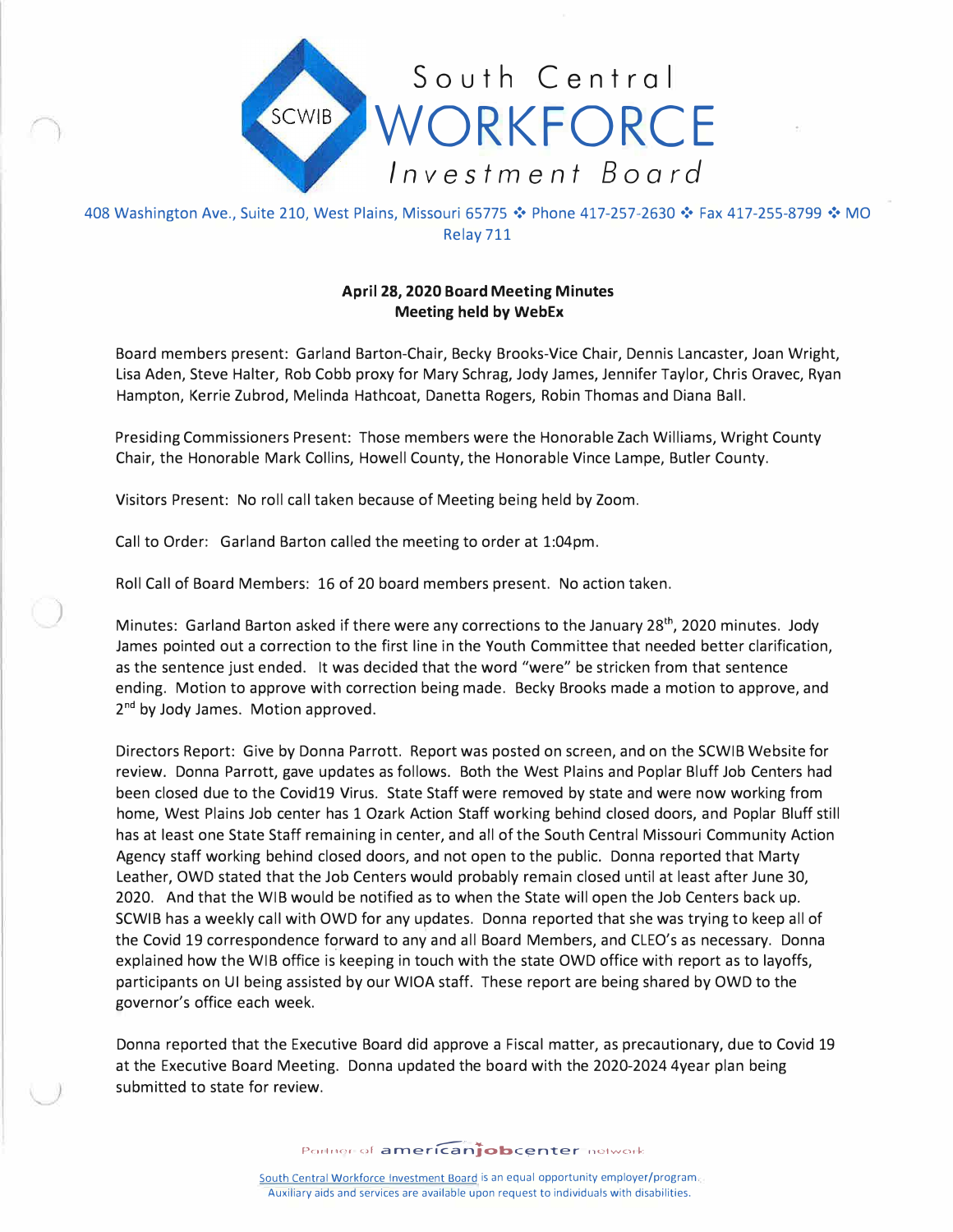Update was given as to the State Monitors recommending that the South Central WIB look at putting a cap on their training dollars for all programs, as the SCWIB was the only region remaining that had not done this yet. Donna stated that she had done research from the other WIBs across the state, and the dollar limits were written into a policy, and presented to the Executive Board, which approved the new policy as of April 14<sup>th</sup>.

The board was notified of our PY20/FY21 funding cut of at least 10% from all programs. Actual numbers have not been released by OWD state staff yet.

Donna discussed the OWD Report Card for our region, and what state will be looking at in the future for our local reviews. The report reviewed was for the Second Quarter 2020, October to December 2019. Donna stated that our report card has been put on our Website. The State of Missouri showed that they are in a Threat Status with the Federal Government. SCWIB is in a Threat status with the State also, due to the following. Low expenditures on all WIOA Programs and not meeting some youth credential's in the youth program, slow in some of the responses back to the state for questions being asked, and then finally, having a new director.

Donna discussed our Memorandum of Understanding (MOU's) and our partner staff, and that she is working to finalize that document for the state also.

Job's League - New funding that started February 1, 2020 to May 31, 2020, has been presented to our subs. Ozark Action, Inc. Accepted and South Central Missouri Community Action Agency declined.

MOWorks Together grant now has 3 peer support specialist, and that we have more participants in the training aspect of this grant, which is more than any of the other regions in the state. We were notified that the grant has been extended thru September 2021, however we will not receive any more money until the entire state is 70% spent of the entire state budget for this grant.

Director's report was accepted as reported.

Performance Report: Valarie Haring reported out on the state performance report and that we had no concerns, and are doing very well, with the following comments. Bench marks set up locally were being reviewed adequately, and performance measures reviewed has areas that lags tremulously, with the following: Employer Driving Training needs improvement by both subs, OJT participant training needs improvement also. Financial Literacy is doing well. A Wage change report was also discussed as to how training helped increase their wages. Performance Report accepted as given.

Finance Report: Donna Smith gave the fiscal report for July 1, 2019 - March 31, 2020. Donna gave a recap of each of the programs. Donna notated that the Carry over program money has been spent by all. The SCWIB Admin money has been projected to be spent, however if there is any Admin money remaining as of June 30, 2020, that money will be moved down to program, in order to refrain from deobligation of any grant funding. MOWorks was updated also. Jobs league funding has now been received, and distributed to both subs, Ozark Action is the only one to accept. Financial Report accepted as given.

## Committee Updates:

Committee for Inclusion, Robin Thomas could not be heard on WebEx meeting. Donna Parrott, gave a brief update. No Actions needed.

Portner of americanjobcenter network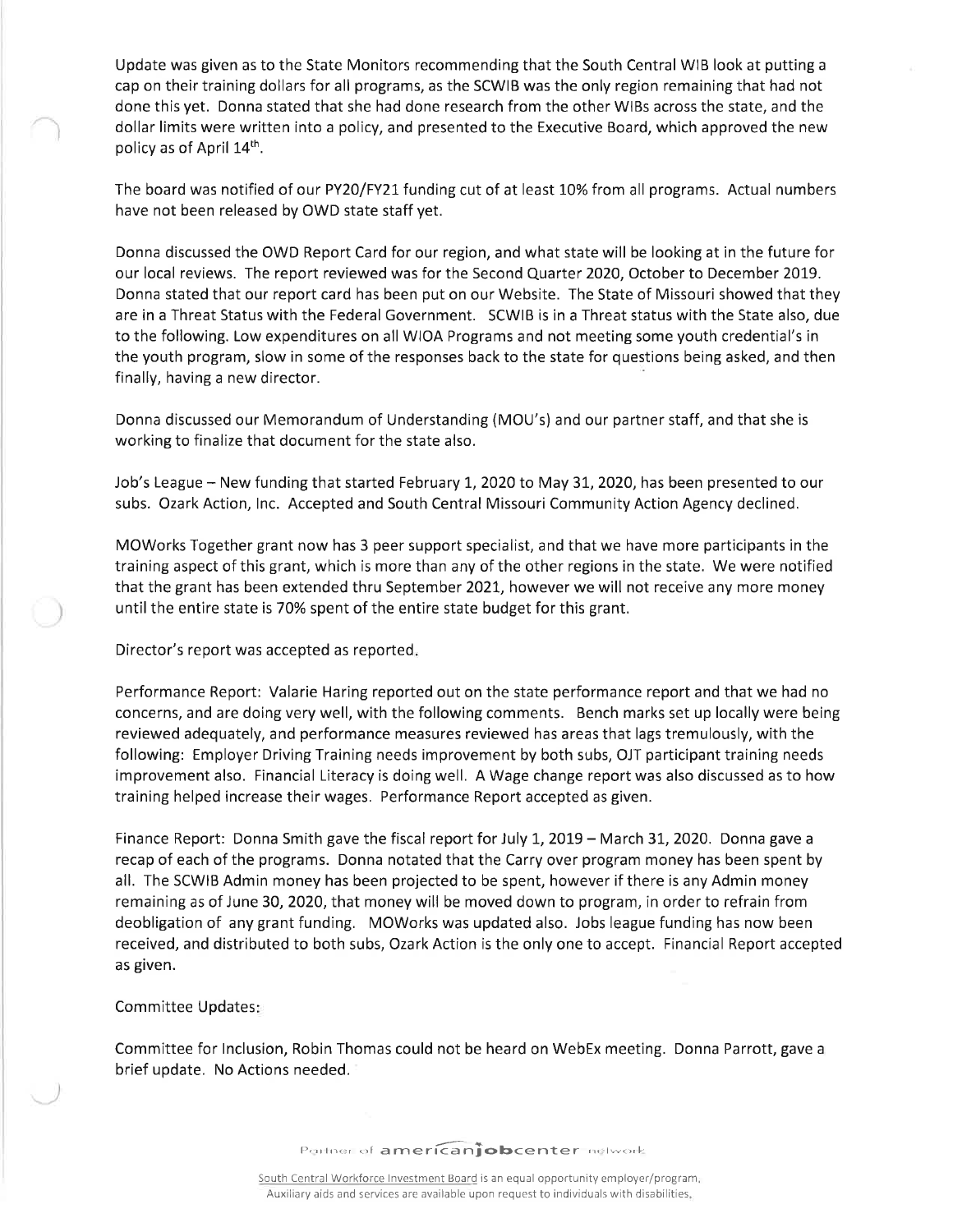One Stop Committee, Becky Brooks gave an update of the Meeting on April 17, 2020. All bench marks for the upcoming contract year were reviewed, recommendation for extension to be granted to each sub with all new bench marks added to the contracts. Action needed: Ozark Action, Inc. is wanting to decrease their staff personnel at the WP Job Center, and move their staff to the outlaying satellite centers. Discussion was made as to how OAI will disseminate services by going to the satellite centers. Donna Parrott stated that the SCWIB office would be working with OAI to disburse a Media Blitz. Becky asked that the Ozark action send the One Stop a memo as to how this would be carried out. Motion was made by Becky Brooks, and 2<sup>nd</sup> by Chris Oravec, all Board Members present accepted this change by Ozark Action to the West Plains Job Center. Action approved.

Becky reported that the One Stop Certification needs to done and a committee of herself, Joan Wright and Jody James, as required by state partnering staff, would make up this committee. Board Chair appointed Becky Brooks to Chair this committee. Motion was made by Becky Brooks and 2<sup>nd</sup> by Dennis Lancaster for the above to review this certification. Motion Passed.

\_Garland Barton asked about the job fairs that were to take place for the Regal Beloit layoff participants. Donna, talked about trying to get job fairs virtually.

Youth Committee: No one on WebEx to give report. Donna Parrott gave a brief update. No action needed.

Executive Committee: Garland Barton gave a brief report. Several changes were discussed as to the Bylaws of the SCWIB, due to the state needing these done so they could be put in the local plan, the Executive Board acted on behalf of the Entire Board for these changes. Garland Barton asked Donna Parrott to review each of these changes. Each policy was read, and discussed for approval. Policies were as follows: Adult Education and Literacy, Adult/Dislocated Worker - Training Expenditure Rate/Local Criteria for Training Recipients, Dislocated worker employment Transitions Team Policy, Individual Training Accounts (ITA), Individuals with Disabilities: South Central Region Responsible Accommodations plan, Integration of Service Policy, Sub-State Monitoring Plan, Veteran's Priority of Service Policy, Vocational Rehabilitation and Rehabilitations Service for the Blind Coordination of Service Policy, and Youth Apprenticeship Policy. The only discussion presented to The Board, was by Cindy Bridges, youth coordinator, as for the Individual Training Account policy, as to the limits on the individual caps for dollar amount allowable to be paid for participant. Garland Barton asked The Board to remove the ITA policy at this time, and that all of the others be approved as stated. Motion was made by Dennis Lancaster, 2<sup>nd</sup> by Becky Brooks. Diana Ball abstained from voting. All board accepted the above policies and notated that they will take effect as of July 1, 2020. Motion passed to accept all above new policies.

*)* 

)

Garland stated that a Committee would be named, to review the ITA policy, and then bring back recommendations of change to the next board meeting, for the approved cap on dollar limits. Motion made by Becky Brooks, 2<sup>nd</sup> by Dennis Lancaster for a committee to be appointed to review this policy. Motion passed.

Fiscal Policy: Disbursement of Funds, the only changing to this policy was for the 2 signature approval to be move to \$5000. Replacing the \$1000 limit. Motion made by Becky Brooks, 2<sup>nd</sup> by Dennis Lancaster. Motion passed.

AEL Partner policy: Local Workforce Board Grant Application Review Process: Document sent by AEL. Becky Brooks and Robin Thomas reviewed this document, notations were made for several grammatical errors to be corrected, and then accepted, as to how they will work with our Board. Motion to accept made by Becky Brooks, 2<sup>nd</sup> by Chris Oravec. Motion passed.

Portner of **americanjobcenter** network

South Central Workforce Investment Board is an equal opportunity employer/program. Auxiliary aids and services are available upon request to individuals with disabilities.